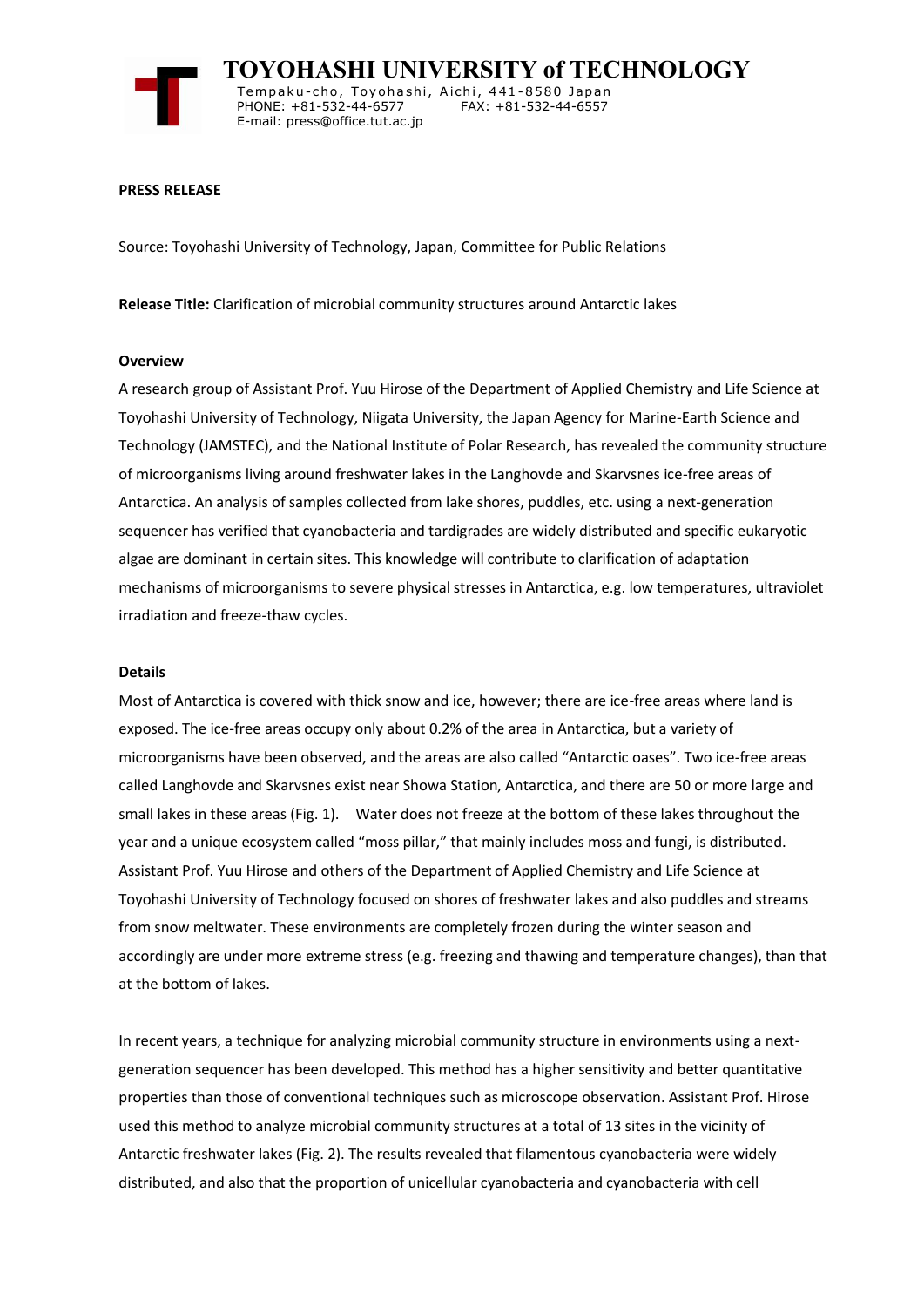

 **TOYOHASHI UNIVERSITY of TECHNOLOGY** Tempaku-cho, Toyohashi, Aichi, 441-8580 Japan<br>PHONE: +81-532-44-6577 FAX: +81-532-44-6557 PHONE: +81-532-44-6577 E-mail: press@office.tut.ac.jp

differentiation capacity (called heterocysts\*<sup>1</sup> ), was small. The most widely distributed eukaryote was tardigrades with resistance to dryness and low temperatures. It was verified that specific eukaryotic algae such as cryptophyceae and green algae were dominant in some sites. There were also sites including nematodes feeding on algae. It is interesting that the fungi most dominant in moss pillars were not majority in these areas. The above results revealed that a variety of organisms lived even under severe environments e.g. the shallower parts of lakes, and puddles and streams.

\* <sup>1</sup>Heterocyst: Cells dedicated to nitrogen fixation in filamentous cyanobacteria and formed mostly under nitrogen-deficient conditions.

# **Future Outlook**

Clarification of the molecular mechanism how microorganisms living in these areas adapt to severe stresses is expected in the future. It is important to clarify the relationship between environmental factors, such as temperature and light conditions, and community structures of microorganisms. The monitoring and maintenance of the Antarctic ecosystem based on these information are also important.

## **Reference**

Investigating Algal Communities in Lacustrine and Hydro-Terrestrial Environments of East Antarctica using Deep Amplicon Sequencing. Hirose, Y., Shiozaki, T., Otani, M., Kudoh, S., Imura S., Eki, T., Harada, N. Microorganisms 2020, 8(4), 497, doi.org/10.3390/microorganisms8040497

This work was supported by JSPS KAKENHI Grant Number JP15H05712, "Plankton in polar regions -toward an understanding of their characteristics (representative: Naomi Harada)." The collection of samples was conducted as ordinary research observations of the 60th Japanese Antarctic Research Expedition.

## **Further information**

Toyohashi University of Technology 1-1 Hibarigaoka, Tempaku, Toyohashi, Aichi Prefecture, 441-8580, JAPAN Inquiries: Committee for Public Relations E-mail: press@office.tut.ac.jp

Toyohashi University of Technology founded in 1976 as a National University of Japan is a research institute in the fields of mechanical engineering, advanced electronics, information sciences, life sciences, and architecture.

Website: https://www.tut.ac.jp/english/